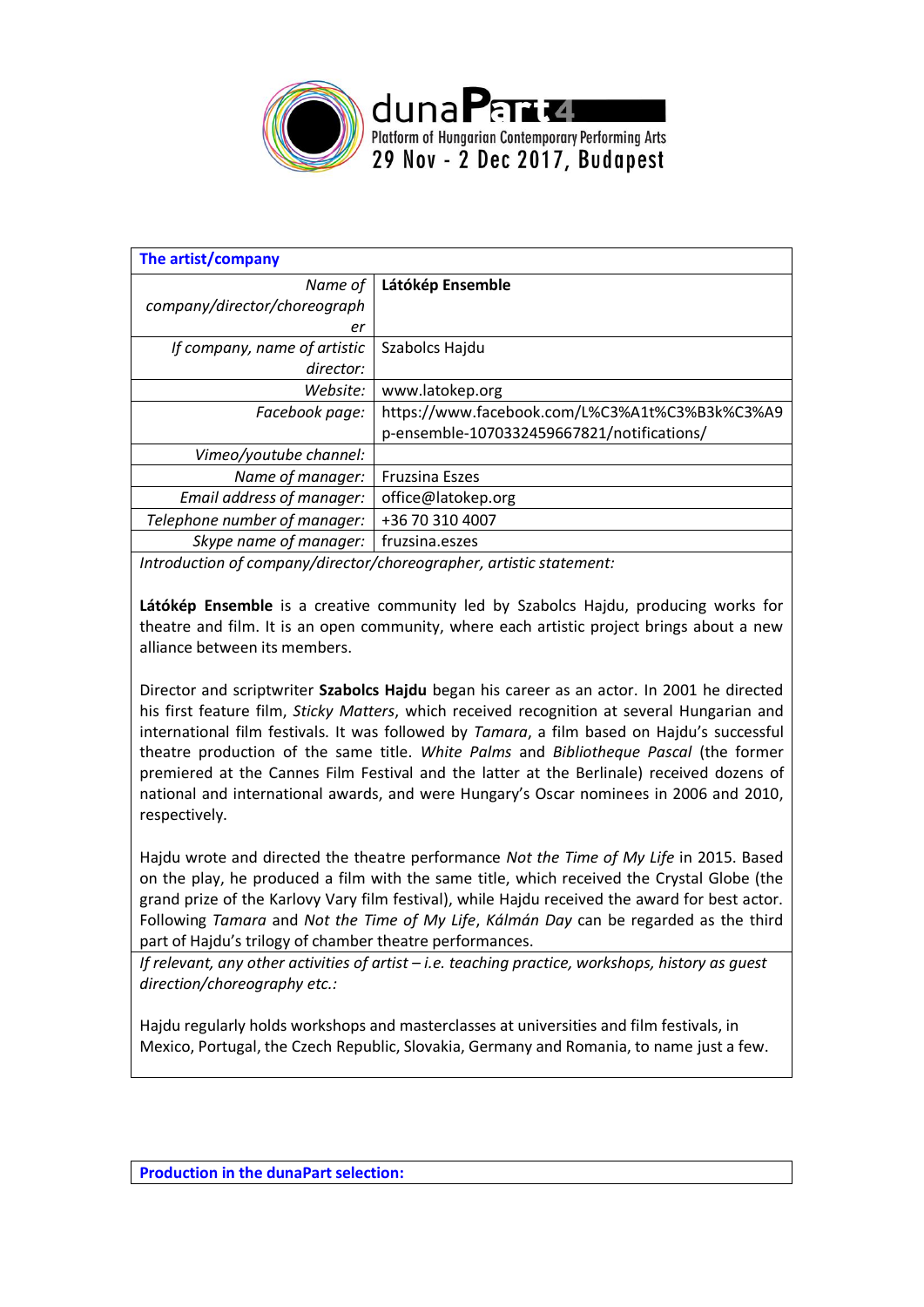

dunaPard Platform of Hungarian Contemporary Performing Arts 29 Nov - 2 Dec 2017, Budapest

| Title of production:                   | Kálmán Day                                             |
|----------------------------------------|--------------------------------------------------------|
| Year and place of premiere:            | 2017.04.24., Debrecen - Páholy Lakásszínház            |
| Length:                                | 90 min                                                 |
| Cast, creative team:                   | Writer and director: Hajdu Szabolcs                    |
|                                        |                                                        |
|                                        | Cast:                                                  |
|                                        | Orsolya Török-Illyés                                   |
|                                        | Nóra Földeáki                                          |
|                                        | Domokos Szabó                                          |
|                                        | Imre Gelányi                                           |
|                                        | <b>Szabolcs Hajdu</b>                                  |
|                                        |                                                        |
|                                        | Stage: Antal Balázs                                    |
|                                        | Music: Hevesi Nándor                                   |
|                                        | Production's coordinator: Eszes Fruzsina               |
|                                        | Light: Bántó Csaba                                     |
|                                        | Sound assistant: Teszler Tamás                         |
|                                        |                                                        |
| Coproducers:                           | National Cultural Fund of Hungary, Páholy Lakásszínház |
|                                        | - Debrecen, Regional General Arts Center - Szeged, B32 |
|                                        | Gallery and Culture Space, Budapest                    |
| Past international tours and           | 2017, TESZT Festival, Temesvár                         |
| festival presentations                 |                                                        |
| (venue/festival, city)                 |                                                        |
| Number of performers:                  | 5                                                      |
| Total number of people on tour:        | 8                                                      |
| <b>Basic technical requirements</b>    |                                                        |
| Size of stage (width x depth x height) | technical rider attached                               |

*Synopsis/Description of performance:*

*Kálmán Day* is about the time of life when the characters realise that everything is just repetition, with no further important turns or twists to anticipate, and no more risk taking, only maintaining hold of what they already have, because there is no time or energy left to start again.

The stories are always the same, only as time passes, they keep reappearing in different refractions of light. In order to make these fundamental stories sound authentic, one has to find the suitable language and tone. This is a powerful motivation for all of us. To bring the archetypical characters to life and make them contemporary, so that they can be recognised and identified. The aim is to catch the present in the act, to seize it, and, through identification, to trigger further thinking and present a basis for solving problems.

The story – our story – is seemingly simple, a nuance, an extremely common case, a trivial matter. And it is precisely this tiny bit that we want to show. Because we believe that what is invisible on paper becomes visible on stage, that small things become larger, just the right size for them to be identifiable, to provide a basis, confirmation, or perhaps even consolation for the spectator.